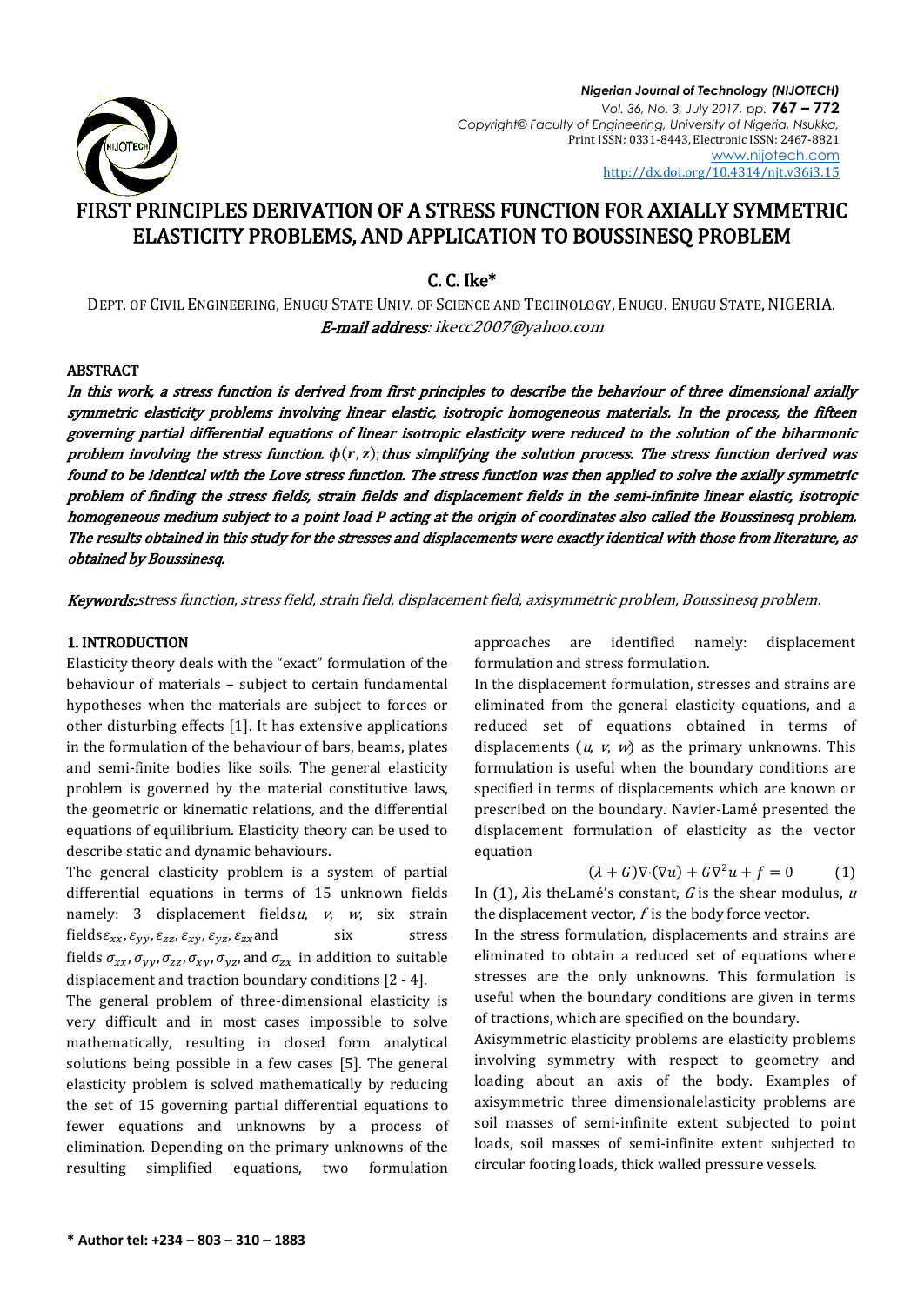In axisymmetricsolid elasticity problems, the radial displacements develop circumferential strains that cause stresses  $\sigma_{rr}$ ,  $\sigma_{\theta\theta}$ ,  $\sigma_{zz}$  and  $\tau_{rz}$  where  $\sigma_{rr}$ ,  $\sigma_{\theta\theta}$  and  $\sigma_{zz}$  are normal stresses in the radial, circumferential and longitudinal directions, respectively;  $\tau_{rz}$  is the shear stress, and  $r$ ,  $\theta$  and  $z$  represent the radial, circumferential and longitudinal coordinate directions [6 – 8].

### 2. RESEARCH AIM AND OBJECTIVES

The general aim and objective of this study is to derive from first principles a suitable stress function for axially symmetric three dimensionalproblems of elasticity. The specific objectives are:

- (i) to derive stress function for axially symmetric problems of elasticity(or axisymmetric problems of elastic space)
- (ii) to apply the stress function so derived in solving the Boussinesq problem of point load acting at the origin of an isotropic homogeneous soil mass of semi-infinite extent.

### 3. THEORETICAL FRAMEWORK

Elasticity problems must satisfy three basic requirements, namely, the kinematic relations, the material constitutive laws and the differential equations of equilibrium, subject to the boundary conditions of loading and supports[4, 9-16].

These governing equations of the theory of elasticity for three dimensional axisymmetric conditions are given as [2, 8].

$$
\varepsilon_{rz} = \frac{\partial u}{\partial r} \tag{2}
$$

$$
\varepsilon_{\theta\theta} = \frac{u}{r}
$$
 (3)

$$
\varepsilon_{zz} = \frac{\partial}{\partial z} \tag{4}
$$
\n
$$
\frac{\partial u}{\partial w} \cdot \frac{\partial w}{\partial w} \tag{5}
$$

$$
\gamma_{rz} = \frac{1}{\partial z} + \frac{1}{\partial r} \tag{5}
$$

$$
\gamma_{\theta z} = 0 \tag{6}
$$

$$
\gamma_{\theta r} = 0 \tag{7}
$$

whereu,  $v$ , and  $w$  are displacement components in the  $r$ ,  $\theta$ , and *z* coordinate directions respectively;  $\varepsilon$ are normal strains,  $\gamma_{\theta z}$ ,  $\gamma_{\theta r}$ ,  $\gamma_{rz}$  are shear strains.

The stress-strain law for axially symmetric elasticity solidproblems can be written, for isotropic, homogeneous materials as:

$$
\varepsilon_{rr} = \frac{1}{E} \big( \sigma_{rr} - \mu (\sigma_{\theta\theta} + \sigma_{zz}) \big) \tag{8}
$$

$$
\varepsilon_{\theta\theta} = \frac{1}{E} \big( \sigma_{\theta\theta} - \mu (\sigma_{rr} + \sigma_{zz}) \big) \tag{9}
$$

$$
\varepsilon_{zz} = \frac{1}{E} \big( \sigma_{zz} - \mu (\sigma_{\theta\theta} + \sigma_{rr}) \big) \tag{10}
$$

$$
\gamma_{\theta z} = 0 \tag{11}
$$

$$
\gamma_{\theta r} = 0 \tag{12}
$$

### $\gamma_{zr} = \frac{2(1+\mu)}{r}$  $\frac{+\mu}{E}\tau_{rz}=\frac{\tau}{2}$ G  $(13)$

Where  $E$  is the Young's modulus of elasticity,  $G$  is the shear modulus,  $\mu$  is the Poisson's ratio, and

$$
G = \frac{E}{2(1+\mu)}\tag{14}
$$

The stress-strain law can be expressed in terms of Lamé's constants as follows

$$
\sigma_{rr} = \lambda(\varepsilon_{rr} + \varepsilon_{\theta\theta} + \varepsilon_{zz}) + 2G \varepsilon_{rr}
$$
 (15)

$$
\sigma_{\theta\theta} = \lambda(\varepsilon_{rr} + \varepsilon_{\theta\theta} + \varepsilon_{zz}) + 2G \varepsilon_{\theta\theta} \tag{16}
$$

$$
\sigma_{zz} = \lambda(\varepsilon_{rr} + \sigma_{\theta\theta} + \varepsilon_{zz}) + 2G \varepsilon_{zz}
$$
 (17)

$$
\tau_{\theta z} = 0 \tag{18}
$$

$$
\tau_{\theta r} = 0 \tag{19}
$$

$$
\tau_{rz} = G \gamma_{rz} \tag{20}
$$

where  $\lambda$  is the Lamé's constant, and

$$
\lambda = \frac{E\mu}{(1+\mu)(1-2\mu)}\tag{21}
$$

The differential equations of equilibrium for axially symmetric deformation of a three dimensional body in the absence of body forces, are obtained from the differential equations of equilibrium of three dimensional elastic bodies when terms involving the derivatives  $^{\sigma}\!/_{\!\partial}$ and  $\frac{\partial^2}{\partial \theta^2}$  are made to vanish, in order to fulfill the conditions of axisymmetry as:

For the <sup>r</sup> direction

$$
\frac{\partial \sigma_{rr}}{\partial r} + \frac{\partial \tau_{rz}}{\partial z} + \frac{\sigma_{rr} - \sigma_{\theta\theta}}{r} = 0
$$
 (22)

For the <sup>z</sup> direction

$$
\frac{\partial \tau_{rz}}{\partial z} + \frac{\partial \sigma_{zz}}{\partial z} + \frac{\tau_{rz}}{r} = 0 \tag{23}
$$

### 4. DERIVATION OF STRESS FUNCTION FOR AXISYMMETRIC ELASTICITY PROBLEMS

In axisymmetric elasticity problems, the deformations do not depend on the  $\theta$  coordinate, hence a stress function for axisymmetric solid elasticity problems is derived as a scalar field of the radial and depth coordinate variables i.e.  $\phi(r, z)$ ; where obviously  $\phi$  is not dependent on the  $\theta$ coordinate. Following the principles in deriving Airy's stress function for plane strain elasticity, it is assumed that the shear stress,  $\tau_{rz}$ could be derived from the stress functionsfrom  $\phi(r, z)$  as follows:

$$
\tau_{rz} = \frac{-\partial^2 \Phi}{\partial r \partial z} \tag{24}
$$

 $\tau_{rz}$  is required to produce the desired stress function  $\phi(r, z)$  froman equilibrating stress field, hence it must satisfy all the differential equations of equilibrium. Considering the differential equation of equilibrium in the <sup>z</sup> direction (in the absence of body forces) given by Equation (23) we have:

$$
-\frac{\partial^3 \Phi}{\partial r^2 \partial z} + \frac{\partial \sigma_{zz}}{\partial z} - \frac{1}{r} \frac{\partial^2 \Phi}{\partial r \partial z} = 0
$$
 (25)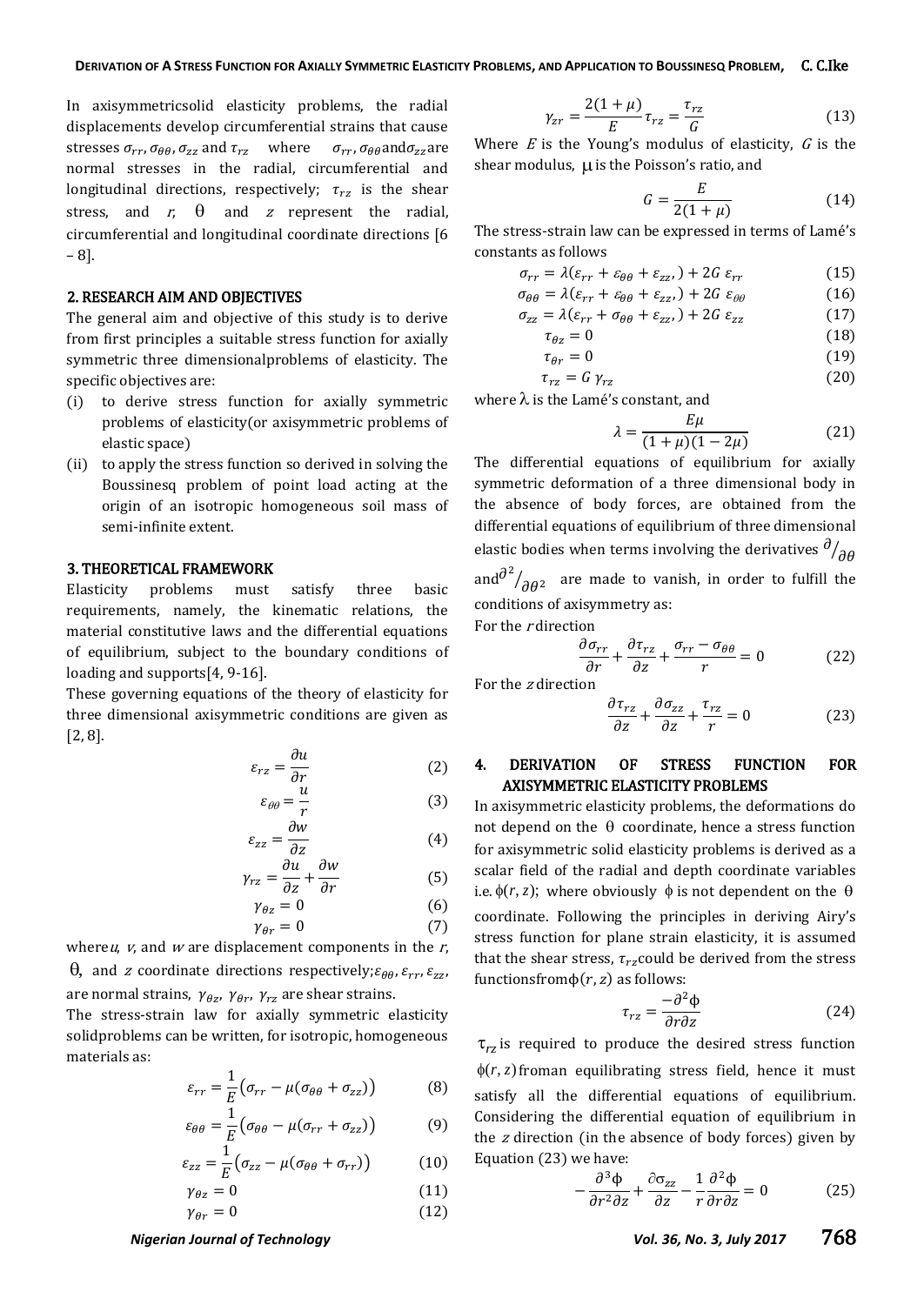Solving for  $\sigma_{zz}$  we obtain:

$$
\sigma_{zz} = \frac{\partial^2 \Phi}{\partial r^2} + \frac{1}{r} \frac{\partial \Phi}{\partial r}
$$
 (26)

where integration constants are omitted since  $\phi(r, z)$  is an arbitrary function of the spatial derivatives with respect to  $r$  and  $z$  and includes all such integration constants.

From the kinematic relations,

$$
u = r\varepsilon_{\theta\theta} \tag{27}
$$

$$
\varepsilon_{rr} = \frac{\partial u}{\partial r} = \frac{\partial}{\partial r} (r \varepsilon_{\theta \theta})
$$
 (28)

$$
\varepsilon_{rr} = \frac{\partial}{\partial r} \left( r \frac{1}{E} (\sigma_{\theta\theta} - \mu (\sigma_{rr} + \sigma_{zz}) \right) \tag{29}
$$

Using Equations(8), and (29), we obtain:

$$
\sigma_{rr} - \mu(\sigma_{\theta\theta} + \sigma_{zz}) = \frac{\partial}{\partial r} \big( r(\sigma_{\theta\theta} - \mu(\sigma_{rr} + \sigma_{\theta\theta})) \tag{30}
$$

Upon simplification, we have:

$$
\sigma_{rr} - \sigma_{\theta\theta} = \frac{1}{1+\mu} r \frac{\partial}{\partial r} \big( \sigma_{\theta\theta} - \mu (\sigma_{rr} + \sigma_{zz}) \big) \tag{31}
$$

Let 
$$
\sigma_{rr} = \frac{\partial^2 \Phi}{\partial z^2} + A
$$
 (32)

where  $A$  is an unknown we seek to find.

Then, substitution of Equations (32), (26), and (24) into the differential equation of equilibrium in the radial $r$ direction will yield upon simplification,

$$
(1 + \mu) \frac{\partial A}{\partial r} + \frac{\partial}{\partial r} \left( \sigma_{\theta\theta} - \mu (\sigma_{rr} + \sigma_{zz}) \right) = 0 \quad (33)
$$

$$
\sigma_{\theta\theta} = \mu \nabla^2 \Phi - A \quad (34)
$$

let 
$$
\sigma_{\theta\theta} = \mu \nabla^2 \Phi - A
$$
 (34)  
wherein 
$$
\nabla^2 = \frac{\partial^2}{\partial r^2} + \frac{\partial}{r \partial r} + \frac{\partial}{\partial z^2}
$$
 (35)

 $\nabla^2$  is the Laplacian operator in axisymmetric coordinates. Then,

$$
\sigma_{rr} + \sigma_{\theta\theta} + \sigma_{zz} = (1 + \mu)\nabla^2 \phi \tag{36}
$$

Since

$$
\nabla^2 (\sigma_{rr} + \sigma_{\theta\theta} + \sigma_{zz}) = 0 \tag{37}
$$

It follows that

wherein

$$
\nabla^2 (1 + \mu) \nabla^2 \Phi = 0 \tag{38}
$$

Thus  $\phi(r, z)$  is a biharmonic function of rand z Then,

$$
u = r\varepsilon_{\theta\theta} = \frac{-r}{E}(1+\mu)A\tag{39}
$$

$$
\gamma_{rz} = -\frac{\partial^2 \phi}{\partial r \partial z} = \frac{E}{2(1+\mu)} \left( \frac{\partial u}{\partial z} + \frac{\partial w}{\partial r} \right) \tag{40}
$$

$$
\frac{\partial u}{\partial z} + \frac{\partial w}{\partial r} = -\frac{2(1+\mu)}{E} \frac{\partial^2 \phi}{\partial r \partial z}
$$
(41)

$$
\frac{\partial w}{\partial r} = \frac{-2(1+\mu)}{E} \frac{\partial^2 \phi}{\partial r \partial z} - \frac{\partial u}{\partial z} \tag{42}
$$

$$
\frac{\partial w}{\partial r} = \frac{-2(1+\mu)}{E} \frac{\partial^2 \phi}{\partial r \partial z} + \frac{r(1+\mu)}{E} \frac{\partial A}{\partial z}
$$
(43)

$$
\frac{\partial w}{\partial r} = \varepsilon_{zz} = \frac{1}{E} \left( (1 - \mu^2) \nabla^2 \phi - (1 + \mu) \frac{\partial^2 \phi}{\partial z^2} \right) \tag{44}
$$

For compatibility of the expressions for  $\frac{\partial w}{\partial r}$  (r, z) and  $\partial$  $\frac{\partial w}{\partial z}$  (r, z) we require that:

$$
\frac{\partial}{\partial z} \left( \frac{\partial w}{\partial r} \right) = \frac{\partial}{\partial r} \left( \frac{\partial w}{\partial z} \right) \tag{45}
$$

Hence, upon simplification,

$$
r\frac{\partial^2 A}{\partial z^2} = (1 - \mu)\frac{\partial}{\partial r}\nabla^2 \phi + \frac{\partial^3 \phi}{\partial r \partial z^2}
$$
 (46)

Let 
$$
rA = \frac{\partial \phi}{\partial r} + \frac{\partial \beta}{\partial r}
$$
 (47)

Then 
$$
\frac{\partial^2 \beta}{\partial z^2} = (1 - \mu)\nabla^2 \phi
$$
 (48)

Then we obtain from the equations for  $\partial^{\bm{\mathcal{W}}}\!\big/_{\partial r}$  and  $\partial^{\bm{\mathcal{W}}}\!\big/_{\partial}$ 

$$
\frac{\partial w}{\partial r} = -\frac{(1+\mu)}{E} \frac{\partial^2 \phi}{\partial r \partial z} + \frac{1+\mu}{E} \frac{\partial^2 \beta}{\partial r \partial z}
$$
(49)  
\n
$$
\frac{\partial w}{\partial w} = (1+\mu)\left(\frac{\partial^2 \beta}{\partial r \partial z} + \frac{\partial^2 \phi}{\partial r \partial z}\right)
$$
(49)

$$
\frac{\partial W}{\partial z} = \frac{(1 + \mu)}{E} \left( \frac{\partial^2 P}{\partial z^2} - \frac{\partial^2 \phi}{\partial z^2} \right) \tag{50}
$$

By integration with respect to  $r$ ,

$$
w = \frac{-(1+\mu)}{E} \left( \frac{\partial \Phi}{\partial z} - \frac{\partial \beta}{\partial z} \right)
$$
(51)

Similarly,

$$
u = \frac{-(1+\mu)}{E} \left( \frac{\partial \phi}{\partial r} + \frac{\partial \beta}{\partial r} \right) = -\frac{(1+\mu)}{E} \frac{\partial}{\partial r} (\phi + \beta) \tag{52}
$$
  
Let  $\phi(r, z) = \phi(r, z) + \beta(r, z)$  (53)

Then

$$
\sigma_{rr} = \frac{\partial^2 \Phi}{\partial z^2} + \frac{1}{r} \frac{\partial \Phi}{\partial r} + \frac{1}{r} \frac{\partial \beta}{\partial r}
$$
(54)

$$
\sigma_{rr} = \frac{\partial^2}{\partial z^2} (\varphi - \beta) + \frac{1}{r} \frac{\partial}{\partial r} (\varphi - \beta) + \frac{1}{r} \frac{\partial \beta}{\partial r} \qquad (55)
$$

$$
\sigma_{rr} = \frac{\partial^2 \varphi}{\partial z^2} - \frac{\partial^2 \beta}{\partial z^2} + \frac{1}{r} \frac{\partial \varphi}{\partial r} - \frac{1}{r} \frac{\partial \beta}{\partial r} + \frac{1}{r} \frac{\partial \beta}{\partial r}
$$
(56)

$$
\sigma_{rr} = \nabla^2 \varphi - \frac{\partial^2 \varphi}{\partial r^2} - (1 - \mu) \nabla^2 \varphi \tag{57}
$$

$$
\sigma_{rr} = \mu \nabla^2 \varphi - \frac{\partial^2 \varphi}{\partial r^2}
$$
 (58)

$$
\sigma_{\theta\theta} = \mu \nabla^2 \varphi - \frac{1}{r} \frac{\partial \varphi}{\partial r}
$$
 (59)

$$
\sigma_{zz} = (2 - \mu)\nabla^2 \phi - \frac{\partial^2 \phi}{\partial z^2} \tag{60}
$$

Let 
$$
\varphi = \frac{\partial}{\partial z} \Phi
$$
 (61)

$$
\sigma_{rr} = \frac{\partial}{\partial z} \left[ \mu \nabla^2 \Phi - \frac{\partial^2}{\partial r^2} \Phi \right]
$$
(62)

$$
\sigma_{\theta\theta} = \frac{\partial}{\partial z} \left[ \mu \nabla^2 \Phi - \frac{1}{r} \frac{\partial}{r \partial} \Phi \right]
$$
(63)

$$
\sigma_{zz} = \frac{\partial}{\partial z} \left[ (2 - \mu) \nabla^2 \Phi - \frac{\partial^2 \Phi}{\partial z^2} \right]
$$
(64)

$$
\tau_{rz} = \frac{\partial}{\partial r} \left[ (1 - \mu) \nabla^2 \Phi - \frac{\partial^2 \Phi}{\partial z^2} \right] \tag{65}
$$

We observe that upon substitution of the stresses into the differential equations of equilibrium for body forces absent, $\Phi$  satisfies the biharmonic equation, given by Equation (66)

$$
\nabla^4 \Phi = 0 \tag{66}
$$

The displacements are obtained as: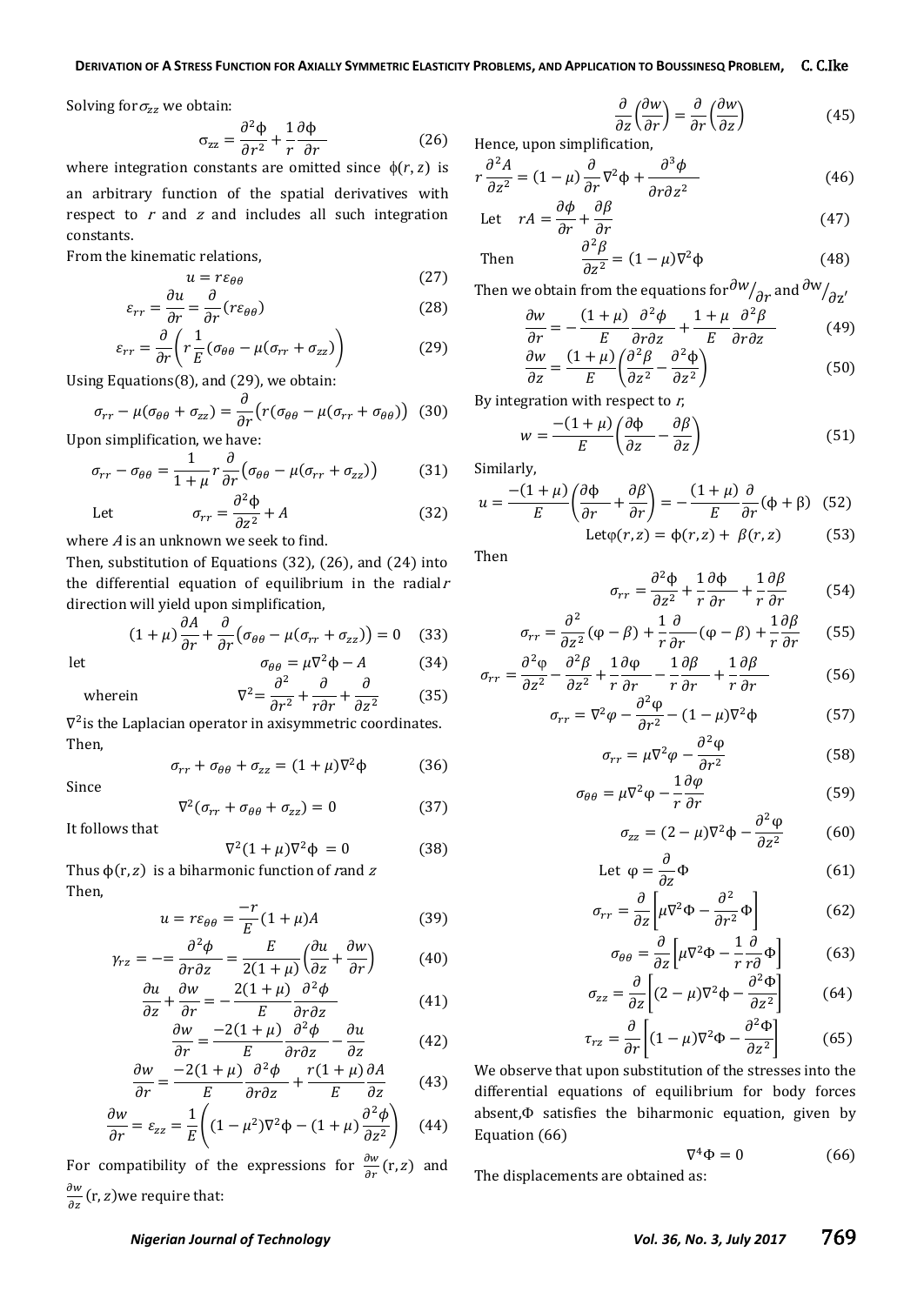$$
u(r,z) = \frac{-(1+\mu)}{E} \frac{\partial^2 \Phi}{\partial r \partial z} = -\frac{1}{2G} \frac{\partial^2 \Phi}{\partial r \partial z}
$$
 (67)

$$
w(r,z) = \frac{1+\mu}{E} \left[ (1 - 2\mu)\nabla^2 \phi + \frac{\partial^2 \Phi}{\partial r^2} + \frac{1}{r} \frac{\partial \Phi}{\partial r} \right] (68)
$$

$$
w(r,z) = \frac{1}{2G} \left[ 2(1-\mu)\nabla^2 \phi - \frac{\partial^2 \Phi}{\partial z^2} \right] \tag{69}
$$

 $\partial$ The solution to the axially symmetric solidelasticity problem then simplifies to finding the biharmonic scalar function of the axially symmetric spatial coordinates  $r$ , <sup>z</sup>that satisfies the particular boundary conditions of the problem. We observe that Equations (62), (65) and Equations (67 - 69) are identical with Love's stress function, also called Love's displacement function (or Love's displacement potential).

### 5. APPLICATION OF THE STRESS FUNCTION TO THE BOUSSINESQ PROBLEM OF POINT LOAD ON ELASTIC HALF SPACE SOIL

The Boussinesq problem which is a classical problem in soil mechanics is the problem of determining stress fields and displacement fields due to a point load <sup>P</sup> acting on the surface of a linear elastic, homogeneous isotropic half space soil [17]. The point load is assumed to be acting at the origin of the three dimensional coordinate system, as shown in Figure 1, rendering the problem an axisymetric problem of elasticity, with the axis of load application being the axis of symmetry.



Figure1: Point load on elastic half space soil We consider the biharmonic function:

$$
\Phi(r, z) = c_0 PR \tag{70}
$$

where  $R = (r^2 + z^2)^{1/2}$ , where  $c_0$  is a constant,  $P =$  point load. The stresses are:

$$
\sigma_z = -c_0 P \left( (1 - 2\mu) \frac{z}{R^3} + \frac{3z^3}{R^5} \right) \tag{71}
$$

$$
\tau_{rz} = -c_0 P \left( (1 - 2\mu) \frac{r}{R^3} + \frac{3z^2 r}{R^5} \right) \tag{72}
$$

$$
\sigma_z(z = 0, r \neq 0) = 0 \tag{73}
$$

$$
(\sigma_z = 0, r \neq 0) = \frac{-c_0 P (1 - 2\mu)}{(74)}
$$

$$
\tau_{rz}(z=0, r \neq 0) = \frac{c_0 r (1 - 2\mu)}{r^2} \tag{74}
$$

The non-zero value of  $\tau_{zr}(z=0, r \neq 0)$  shows that the shear traction boundary condition on the xy coordinate

## *Nigerian Journal of Technology Vol. 36, No. 3, July 2017* 770

plane  $(z = 0)$  cannot be satisfied by the chosen biharmonic function. We adjust the solution, using a superposition principle to ensure that shear traction boundary conditions are satisfied on the surface  $z = 0$ . The singularity of the problems at the point of application of the point load (origin) suggests that we assume the Lamé strain potential function as the logarithmic function:

$$
\Phi_l = c_1 P \ln(R + z) \tag{75}
$$

where  $c_1$  is a constant, and ln is the natural logarithm. hen displacements and stresses due to this Lamé's potential are:

$$
2Gu_r = \frac{\partial \phi_l}{\partial r} = \frac{\partial}{\partial r} c_1 P \ln(R + z)
$$
 (76)

$$
2Gw = \frac{\partial \phi_l}{\partial z} = \frac{\partial}{\partial z} c_1 P \ln(R + z) \tag{77}
$$

$$
\sigma_{rr} = \frac{\partial^2 \phi_l}{\partial r^2} = \frac{\partial^2}{\partial r^2} \left( c_1 P \ln(R + z) \right) \tag{78}
$$

$$
\sigma_{\theta\theta} = \frac{1}{r} \frac{\partial \phi_l}{\partial r} = \frac{1}{r} \frac{\partial}{dr} \left( c_1 P \ln(R + z) \right) \tag{79}
$$

$$
\tau_{rz} = \frac{\partial^2 \phi_l}{\partial r \partial z} = \frac{\partial^2}{\partial r \partial z} \left( c_1 P \ln(R + z) \right) \tag{80}
$$

$$
\sigma_{zz} = \frac{\partial^2 \phi_l}{\partial z^2} = \frac{\partial^2}{\partial z^2} \left( c_1 P \ln(R + z) \right) \tag{81}
$$

Then 
$$
\sigma_{\theta\theta} = \frac{c_1 P}{R(R+z)}
$$
 (82)

$$
\sigma_{rr} = c_1 P \left( \frac{z}{R^3} - \frac{1}{R(R+z)} \right) \tag{83}
$$

$$
\sigma_{zz} = -c_1 P \frac{2}{R^3}
$$
 (84)  

$$
c_1 Pr
$$
 (85)

$$
\tau_{zr} = -\frac{c_1 r r}{R^3} \tag{85}
$$

The normal and shear stresses on the boundary ( $z = 0$ ) of the semi-infinite soil are:

$$
\sigma_{zz}(z=0, r \neq 0) = 0 \tag{86}
$$

$$
\tau_{zr}(z=0, r \neq 0) = -\frac{c_1 P}{r^2} \tag{87}
$$

The boundary conditions are:

$$
\sigma_{zz}(z=0, r \neq 0) = 0 \tag{88}
$$

$$
\tau_{zr}(z=0, r \neq 0) = 0 \tag{89}
$$

$$
\iint \sigma_{zz}(r, a) r dr dz + P = 0 \tag{90}
$$

Hence from the boundary condition on  $\tau_{zr}(z=0, r \neq 0)$  $0$ ) = 0 we have:

$$
-c_0 \frac{P(1-2\mu)}{r^2} - \frac{c_1 P}{r^2} = 0 \tag{91}
$$

$$
\therefore c_1 = -c_0(1 - 2\mu) \tag{92}
$$

$$
\int_{0}^{R} 2\pi r \sigma_{zz}(r, a) dr + P = 0 \tag{93}
$$

$$
-2\pi c_0 P \int_0^{\infty} \left( \frac{(1-2\mu)ar}{(r^2+a^2)^{3/2}} + \frac{3a^3r}{(r^2+a^2)^{5/2}} \right) dr
$$

$$
-2\pi c_1 P \int_0^{\infty} \frac{ar}{(r^2+a^2)^{3/2}} dr + P = 0 \tag{94}
$$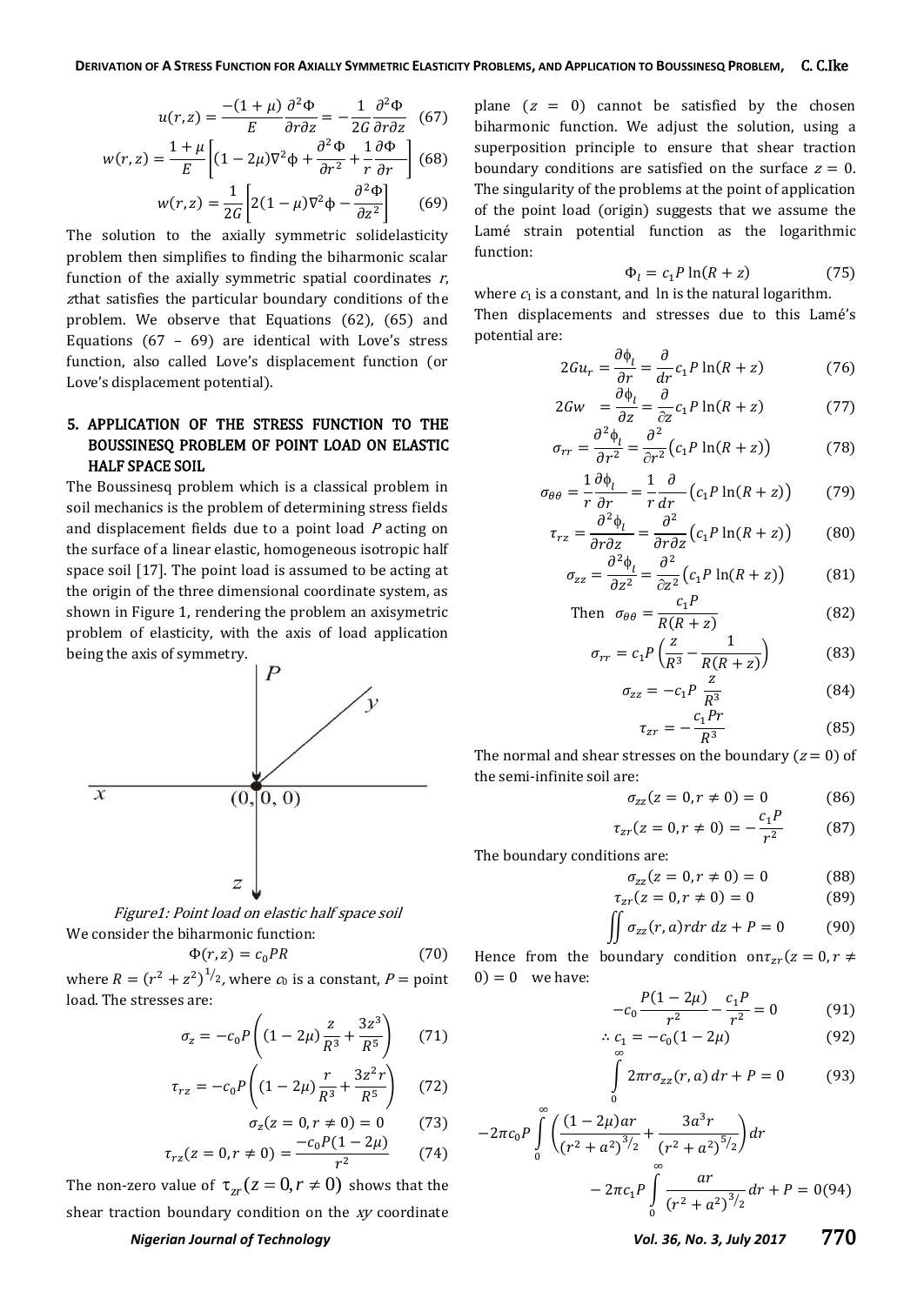But,using Equation (92), we obtain:

$$
-2\pi c_0 P \int_0^{\infty} \left( \frac{(1-2\mu)ar}{(r^2+a^2)^{3/2}} + \frac{3a^3r}{(r^2+a^2)^{5/2}} \right) dr
$$
  
+2\pi c\_0 (1-2\mu) P \int\_0^{\infty} \frac{ar}{(r^2+a^2)^{5/2}} dr + P = 0 \tag{95}

$$
-2\pi c_0 P (1 - 2\mu) \int_0^{\infty} \frac{ar}{(r^2 + a^2)^{3/2}} dr
$$
  

$$
-2\pi c_0 P \int_0^{\infty} \frac{3a^3 r}{(r^2 + a^2)^{5/2}} dr
$$

$$
+2\pi c_0 (1-2\mu) P \int\limits_0^\infty \frac{ar}{(r^2+a^2)^{3/2}} dr + P = 0 \qquad (96)
$$

$$
P = 2\pi c_0 P \int_{0}^{\infty} \frac{3a^3 r}{(r^2 + a^2)^{5/2}} dr
$$
 (97)

Let 
$$
(r^2 + a^2) = u
$$
 (98)

$$
\frac{du}{dr} = 2r\tag{99}
$$

$$
2rdr = du \tag{100}
$$

$$
rdr = \frac{du}{2} \tag{101}
$$

$$
P = 2\pi c_0 P \int_{0}^{\infty} \frac{3a^3}{u^{5/2}} \frac{du}{2} = 3\pi c_0 P \int \frac{a^3 du}{u^{5/2}} \quad (102)
$$

$$
P = 3\pi c_0 P a^3 \int_0^{\pi} u^{-5/2} du \qquad (103)
$$

$$
P = 3\pi c_0 P a^3 \left[ \frac{u^{-3/2}}{-3/2} \right]_0^{\infty}
$$
 (104)

$$
P = -\frac{2}{3}3\pi c_0 P a^3 \left[ u^{-3/2} \right]_0^{\infty} \tag{105}
$$

$$
P = -2\pi c_0 P a^3 \left[ \left( r^2 + a^2 \right)^{-3/2} \right]_0^{\infty} \tag{106}
$$

$$
P = -2\pi c_0 P a^3 (-a^{-3}) \tag{107}
$$

$$
P = +2\pi c_0 P \tag{108}
$$

$$
c_0 = \frac{1}{2\pi} \tag{109}
$$

$$
=-\frac{(1-2\mu)}{2\pi} \tag{110}
$$

Then by superposition, the displacement and stresses are found as:

 $c<sub>1</sub>$ 

$$
u_r = \frac{(1+\mu)P}{2\pi ER} \left[ \frac{rz}{R^2} - \frac{(1-2\mu)r}{R+z} \right]
$$
 (111)

$$
w = \frac{(1 + \mu)P}{2\pi ER} \left( 2(1 - \mu) + \frac{z^2}{R^2} \right) = u_z \tag{112}
$$

$$
u_{\theta} = 0 \tag{113}
$$
\n
$$
u_{\theta} = 0 \tag{113}
$$

$$
\sigma_{rr} = \frac{P}{2\pi R^2} \left( \frac{(1 - 2\mu)R}{R + z} - \frac{3r^2 z}{R^3} \right) \tag{114}
$$

$$
\sigma_{\theta\theta} = \frac{(1 - 2\mu)P}{2\pi R^2} \left[ \frac{z}{R} - \frac{R}{R + z} \right]
$$
(115)

$$
\sigma_{zz} = \frac{3P}{2\pi} \frac{z^3}{R^5} \tag{116}
$$

$$
\tau_{rz} = -\frac{3Prz^2}{2\pi R^5} \tag{117}
$$

### 6. DISCUSSIONS

A stress function  $\Phi(r, z)$  has been successfully derived for axially symmetric problems of elasticity of linearly elastic, homogeneous isotropic materials. The derivation was based on first principles, and the stress function was derived to satisfy identically, the differential equations of equilibrium for axially symmetric problems of elasticity; as well as the material constitutive laws of axially symmetric elasticity. The stress function  $\Phi(r, z)$  derived was presented as Equations  $(62) - (65)$  in terms of the stresses, and the displacements were presented in terms of the stress functions as Equations (67) and (68), or (67) and (69). It was found that the stress function was identical with the Love stress function for elasticity. The stress function was then applied to the Boussinesq problem to find the solution of stresses and displacement fields in an axisymmetric half space soil due to a point load acting at the origin. The solutions of the Boussinesq problem found using the derived stress function were presented as Equations (111) - (117). The solutions obtained in this work agreed exactly with Boussinesq solutions obtained using the Boussinesq potentials.

It can be further observed that the stresses become infinite and singular at the origin ( $z = 0$ ,  $r = 0$ ) which is the point of application of the point load, P. Both displacement components  $u$  and  $w$  tend to zero as the distance R becomes larger; for  $r \to 0$  at the point of application of the concentrated load, the displacement becomes infinitely large. This again is as a result of the singularity in the surface load, since in the origin, the stress is singular.

### 7. CONCLUSIONS

The following conclusions can be made from this work:

- (i) the stress function derived satisfies all the differential equations of equilibrium for axisymmetric elastic space (three dimensional axisymmetric elasticity problems).
- (ii) the stress function derived satisfies the stress strain laws for axisymmetric elastic solid problems.
- (iii) the stress function derived satisfies the straindisplacement relations for linear small displacement elasticity problems.
- (iv) the stress function derived was identical with the Love stress function.
- (v) the stress function derived was successfully applied to solve the Boussinesq problem and results obtained agree with results from literature.